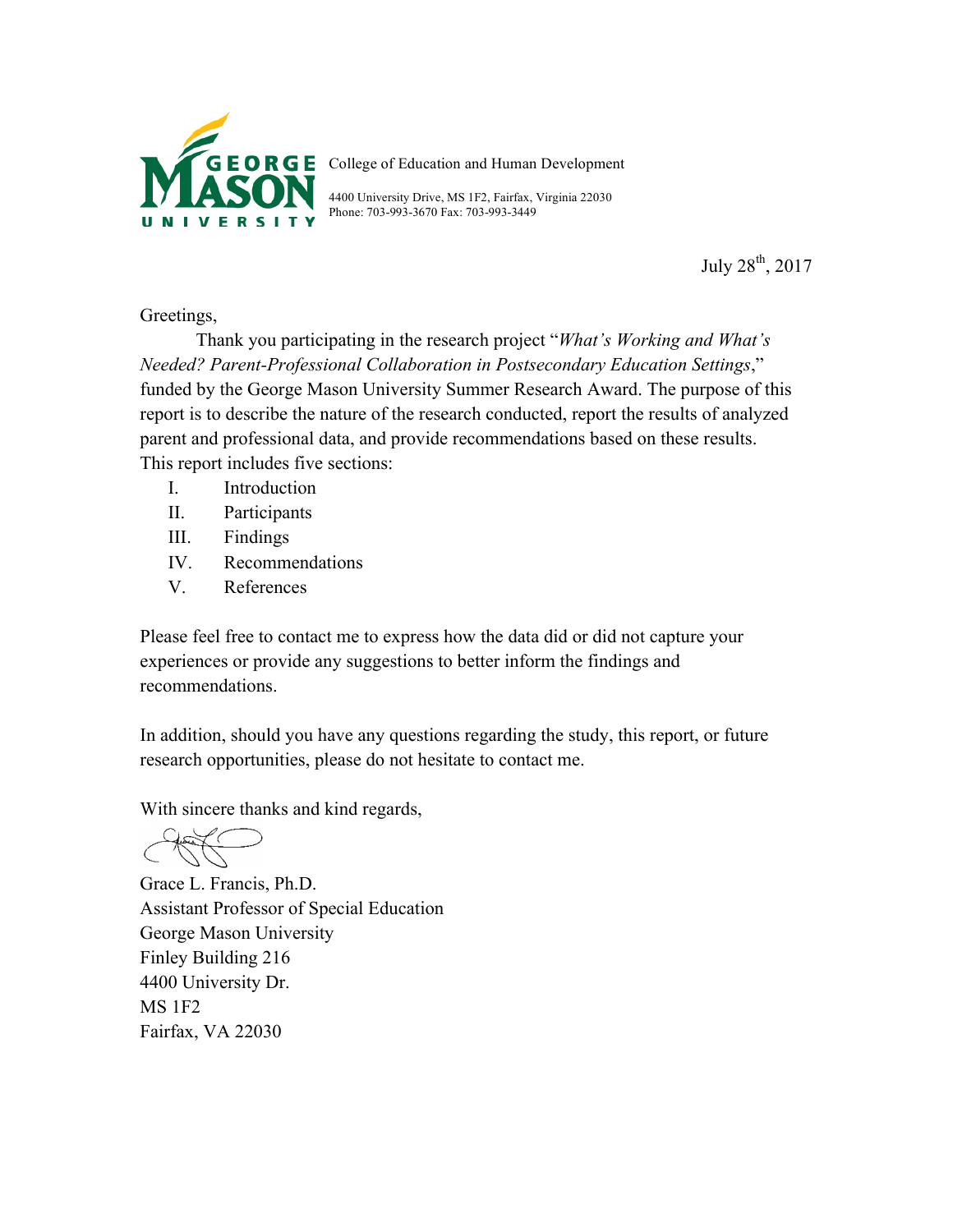## **What's Working and What's Needed? Parent-Professional Collaboration in Postsecondary Education Settings**

White Paper prepared by Grace L. Francis July 2017

#### **PART 1: Introduction**

#### **Need**

Young adults with disabilities are among the least likely to gain competitive employment, live away from their families, and attend college following high school (Wagner et al., 2005). However, parent-professional collaboration significantly influences positive transitions from school into adult life among young adults with disabilities (Francis et al. 2013; Griffin et al., 2010; Martinez et al., 2012; Neece et al., 2009). Despite the importance of parent-professional collaboration, parents frequently report being uninformed about and uninvolved in the transition planning of their young adults in high school (Francis et al. 2013). Further, there is a paucity of information on how to develop these relationships as individuals with disabilities age (Hirano & Rowe, 2015). This lack of information is significant because parent-professional collaboration enhances outcomes for parents, professionals, and young adults, including goal attainment, reduced levels of stress, and family well-being (Bryan & Henry, 2012; Giovacco-Johnson, 2009; Tschannen-Moran, 2014).

#### **Purpose of the Project**

This qualitative research project was designed to investigate the perspectives and experiences of postsecondary education program (PSE) professionals and parents of PSE graduates to learn about barriers and promising practices to parent-professional collaboration during transition to adult life. This research was guided by three primary research questions:

*Research question 1. What factors do PSE professionals and parents of PSE graduates identify as barriers to parent-professional collaboration?*

*Research question 2. What methods do PSE professionals employ to develop meaningful parent-professional collaboration in higher education settings?* 

*Research question 3. What strategies or suggestions do parents of PSE graduates have to enhance parent-professional collaboration in high school and higher education settings?*

#### **Method**

*Recruitment.* The primary investigator recruited parent participants by contacting PSE program directors with an invitation and prepared email to distribute to the parents of young adults who graduated between 2013 and 2016. Interested parents completed a brief demographic survey and contacted the primary investigator directly to schedule an interview or focus group.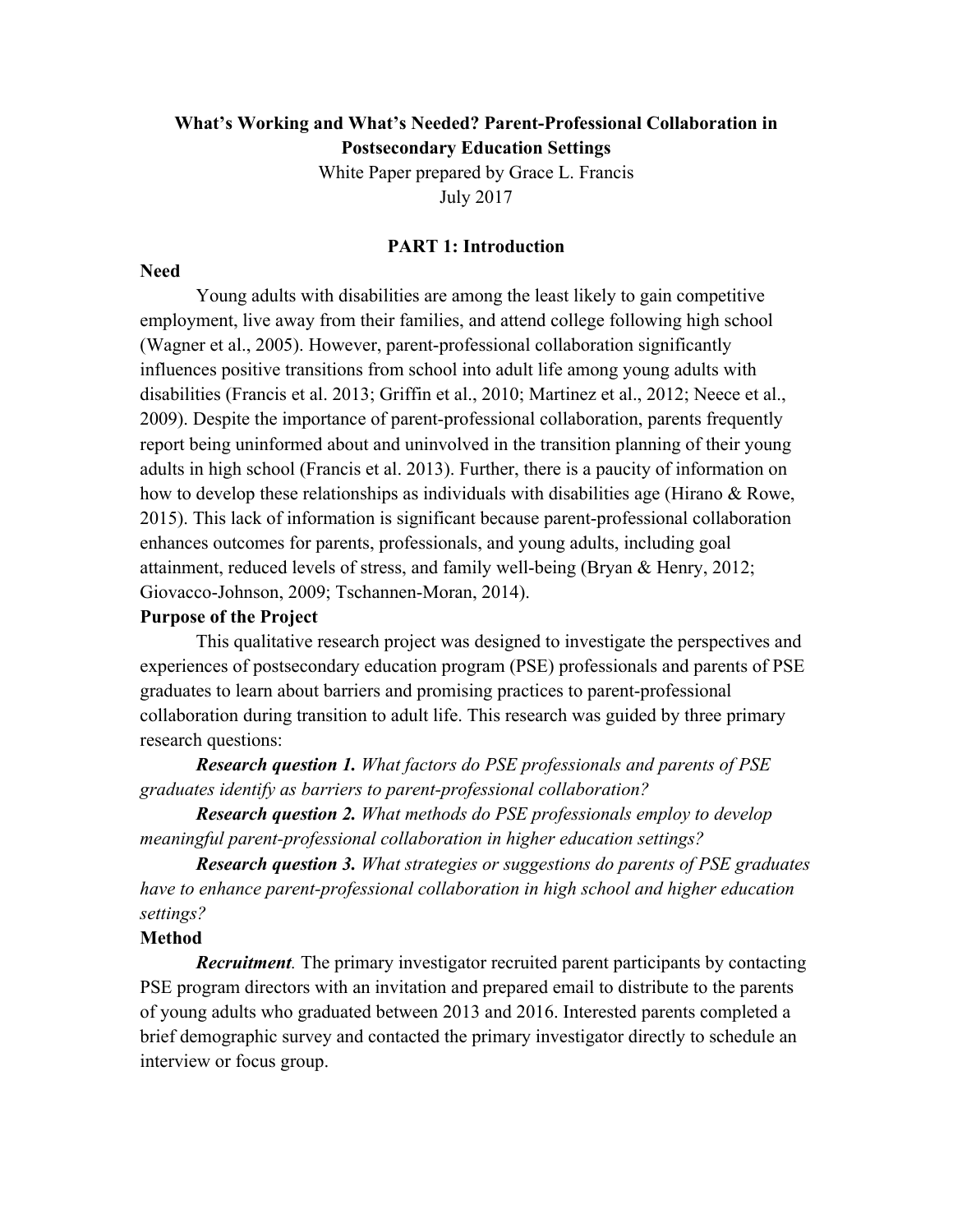The primary investigator recruited professional participants by asking the director of each program if they would be willing to share a prepared email describing the study and offering an opportunity to participate in an interview or focus group. Interested participants completed a brief demographic survey and provided contact information that the primary researcher used to schedule interviews. Program directors collaborated with the primary investigator to schedule focus groups for those who elected to participate.

*Parent focus groups and interviews.* We used a semi-structured interview protocol to conduct a total of two focus groups and 21 interviews. In only one interview did both the mother and father of a PSE graduate participate. The majority of interviews and one focus group were conducted over the phone or via Skype or Facetime. Two focus groups and one interview were conducted in-person at local libraries, and one interview was conducted at a restaurant of the participant's choice. On average, focus groups lasted approximately 95 minutes and interviews lasted approximately 105 minutes.

The primary investigator started interviews and focus groups by explaining the purpose of the study and associated risks/benefits of involvement before seeking informed consent from participants. The parent interview protocol included questions related to participants' (a) experiences with high school professionals, (b) experiences as their young adult graduated from high schools and PSEs, (c) experiences "letting go" of primary caregiving responsibilities once their young adults entered college, (d) experiences interacting with PSE staff, (e) suggestions for ways in which professionals and parents can better collaborate to support positive student outcomes, and (f) recommendations for families to enhance positive outcomes for their young adults as they enter into adulthood.

*Professional focus groups and interviews.* As with the parent participants, we used a semi-structured interview protocol to conduct focus groups or interviews with a total of 23 PSE professionals. All but two focus groups and three interviews were conducted over the phone or via Skype or Facetime. Those conducted in-person occurred on university campuses or in the community (e.g., public library). The primary investigator also conducted two in-person focus groups from one university that they were unable to transcribe because several participants did not consent to audio recording. Although the primary investigator took field notes during the focus groups, they did not feel confident that the notes accurately reflected all key information participants shared and, as a result, did not analyze those data. On average, focus groups lasted approximately 110 minutes and interviews lasted approximately 55 minutes.

Again, the primary investigator started interviews and focus groups by explaining the purpose of the study and associated risks/benefits of involvement before seeking informed consent from participants. The professional interview protocol included questions related to participants' (a) procedural experiences interacting with parents, (b) barriers related to parent involvement in higher education, (c) positive experiences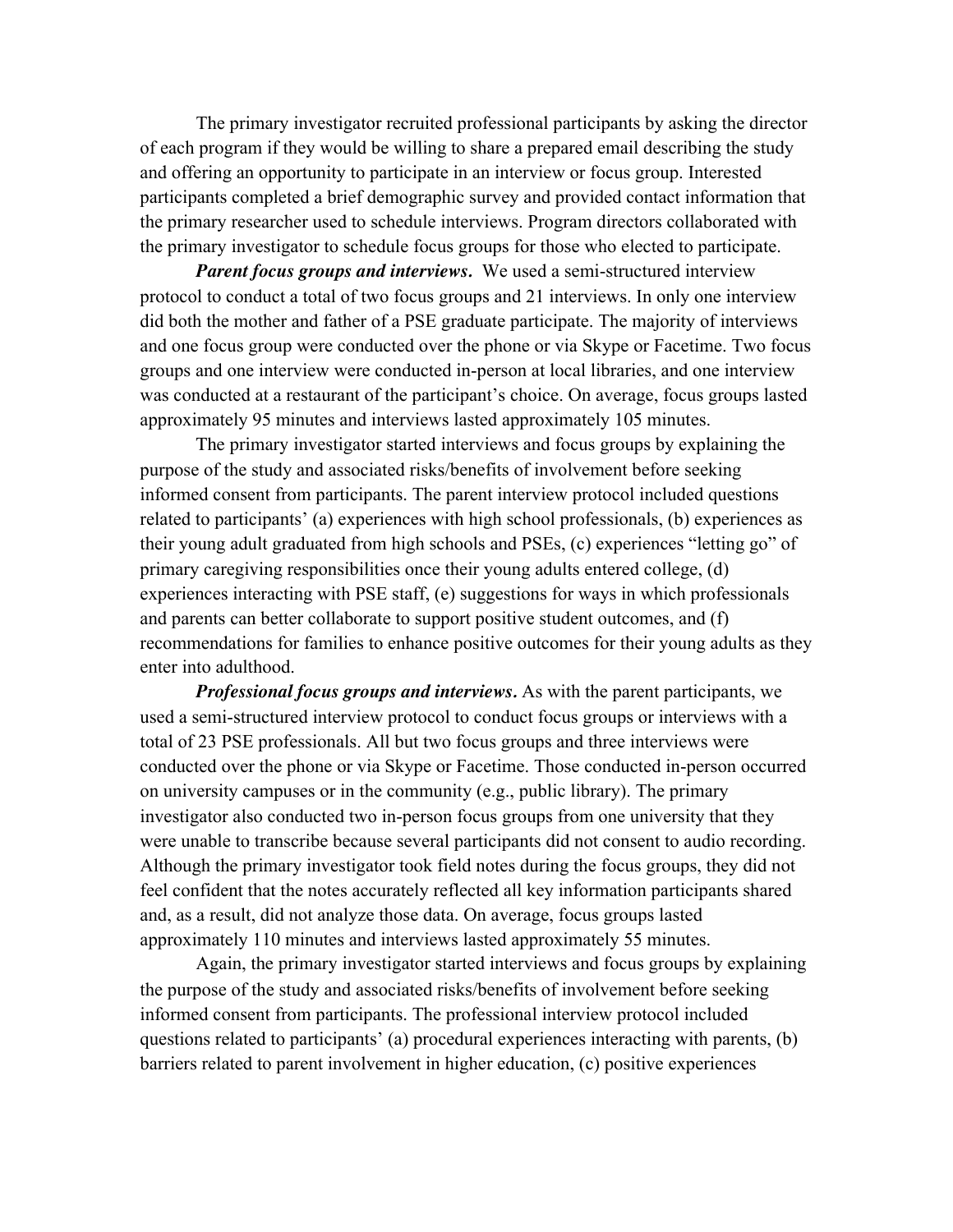partnering with parents, and (d) suggestions for improving parent-professional collaboration.

*Analysis.* Demographic survey data were de-identified by the primary researcher and entered into SPSS by a graduate research assistant. We used SPSS to calculate and report frequencies for each survey question for both sets of participants. All qualitative data were transcribed and de-identified by the primary investigator prior to analysis to protect participant confidentiality. The primary researcher and two graduate research assistants used NVivo software to perform basic interpretative qualitative analysis (Merriam, 2009), first for the parent and then for the professional data.

#### **PART 2: Participants**

We report data from two sets of participants: parents of PSE graduates and PSE professionals.

### **Parents**

In total, 26 parents of PSE graduates (22 mothers and 4 fathers) participated in this study. The majority of participants identified as White/Caucasian (75%), followed by Black/African American (14%), Hispanic or Latino (7%), and multiple races or ethnicities (4%). All participants identified English as their preferred language. Approximately 85% reported their domestic status as "married," and the majority of participants lived in suburban area (75%), followed by urban (21%), and rural (4%). Over half of participants reported annual household incomes of \$95,000 and higher (58%) and indicated earning a college graduate degree (68%). The majority of participants' young adults graduated from a PSE between 2015 and 2016 (74%) and were 24 years old or older (46%). The disability label of graduates varied, with the majority participants reporting autism (29%), intellectual disability (29%), or multiple disabilities (18%). Due to confidentiality assurances made to participants, we are unable to disaggregate participant demographics by PSE program.

### **PSE Professionals**

In total, 23 professionals participated in this study. Participant roles varied, with 48% of participants identifying as a program administrator, 19% identifying as a program instructor, another 19% identifying as "other" (e.g., case manager, university liaison), and 14% identifying as residential support staff. The number of years working with the programs ranged from less than one year (5%) to six or more years (14%). A majority of participants identified as female (62%), 71% reported being between ages 26-35, 42% reported being a master's or doctoral students, and 76% of participants reported their race or ethnicity as White. Further, 95% of participants reported a close relationship with an individual with a disability outside of their work with the PSE (e.g., parent of an individual, sibling of an individual, other family member of an individual). Of those participants, 52% reported various relationships with multiple individuals with disabilities (e.g., a sibling *and* a close friend of an individual with a disability). Table 1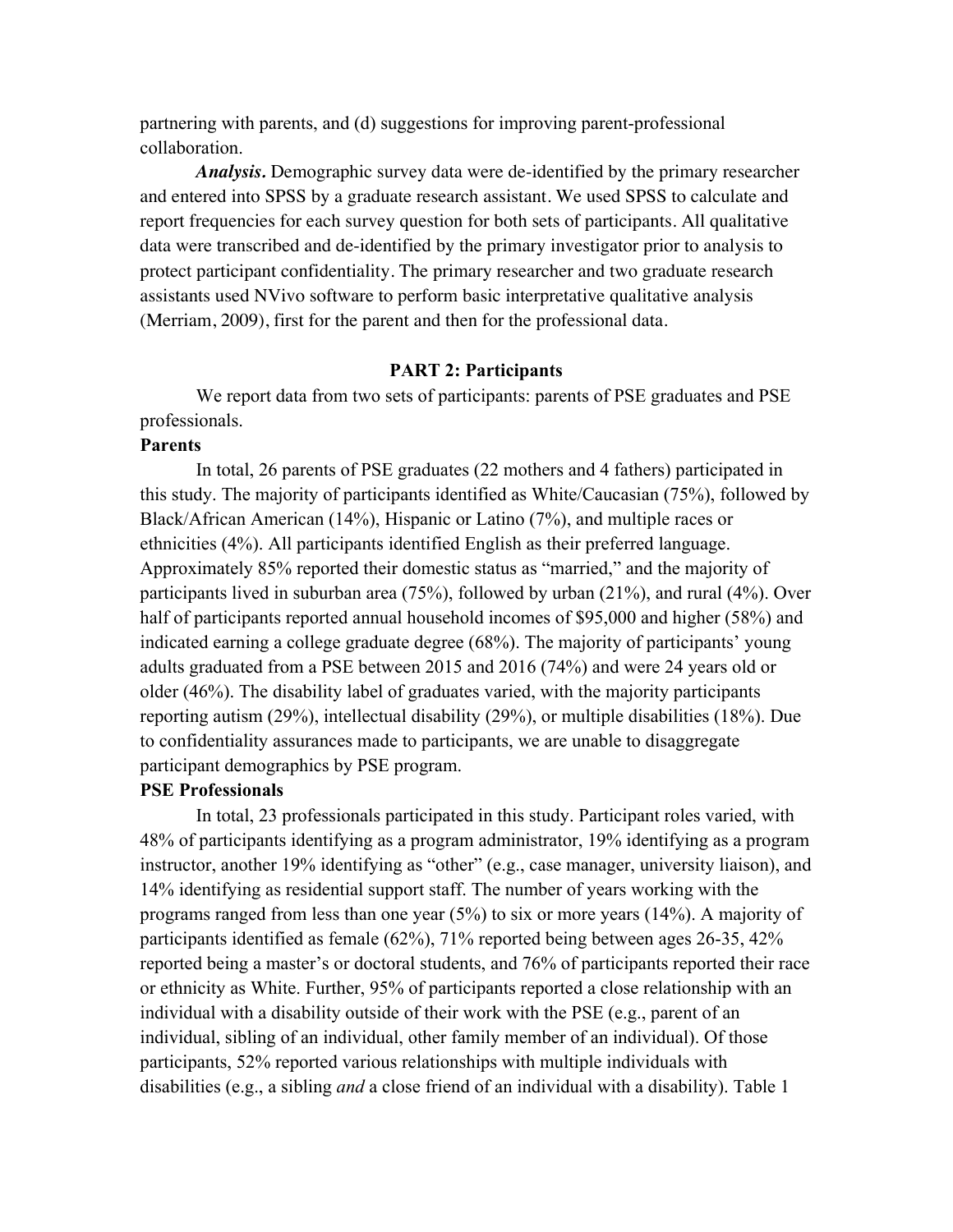provides additional demographic information for universities and PSEs included in this study.

## Table 1

*Demographic Information for Universities and Programs*

|                                                  | <b>University 1</b> | <b>University 2</b> | <b>University 3</b> | <b>University 4</b>      | <b>University 5</b>      |
|--------------------------------------------------|---------------------|---------------------|---------------------|--------------------------|--------------------------|
| <b>U.S. region</b>                               | Northeastern        | Eastern             | Southern            | Midwestern               | Western                  |
| <b>Total university</b><br>enrollment            | ~12,000             | ~1000               | ~20,000             | ~17,000                  | ~24,000                  |
| <b>University students</b><br>living on campus   | ~1000               | ~1000               | ~1000               | ~1000                    | ~1000                    |
| <b>Total program</b><br>enrollment               | ~10                 | $~1$ -50            | ~10                 | $\sim 30$                | $\sim 30$                |
| <b>Length of program</b>                         | 2 years             | 4 years             | 4 years             | 2 years                  | 2 years                  |
| <b>Program students</b><br>living on campus      | Off-campus          | On-campus<br>option | On-campus<br>option | On-campus<br>requirement | On-campus<br>requirement |
| <b>Number of parent</b><br>participants          | $\overline{2}$      | 9                   | 6                   | $\overline{7}$           | $\overline{2}$           |
| <b>Number of</b><br>professional<br>participants | $\overline{2}$      | $\overline{4}$      | 6                   | 5                        | 6                        |

# **PART 3: Findings**

We report findings of three research questions related to (a) barriers to parentprofessional collaboration in high school and higher education, (b) methods to develop meaningful parent-professional collaboration in higher education settings, and (c) strategies or to enhance parent-professional collaboration in high school and higher education settings.

# **Research Question 1: What factors do PSE professionals and parents of PSE graduates identify as barriers to parent-professional collaboration? PSE Professional Perceptions of Barriers**

Professionals identified five primary barriers to parent-professional collaboration, (a) parents transitioning roles, (b) parent fears, (c) conflicting expectations for programs,

(d) parent overinvolvement, and (e) parent underinvolvement.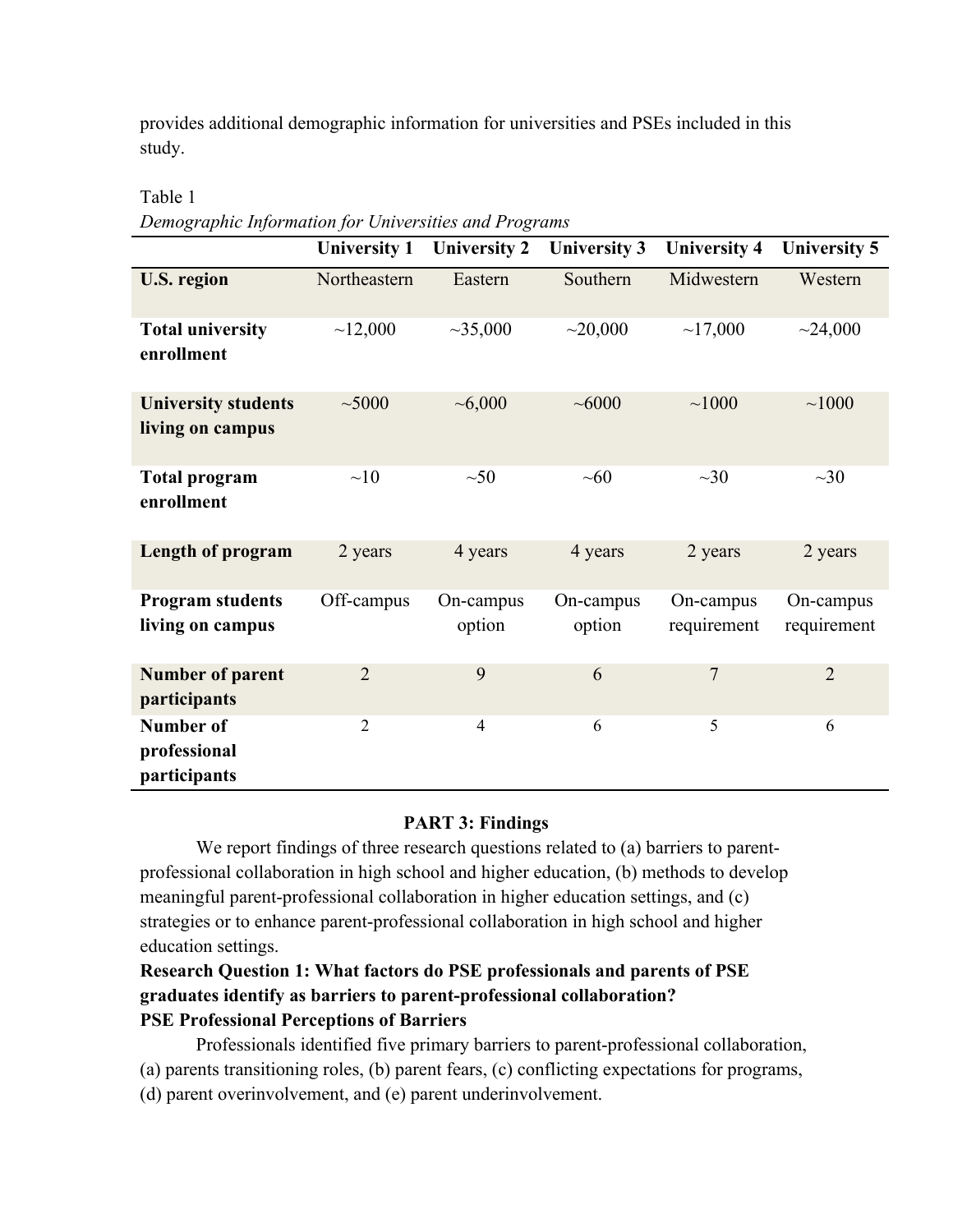*Parents transitioning roles*. Participants indicated that difficulty transitioning from a deeply involved advocate (e.g., doing for young adults) to a new role of a less

involved advisor (e.g., doing with young adults) resulted in many "overbearing" parents. Participants fully acknowledged how difficult it must be for parents who have "suddenly become a person without a job" after "years of fighting [with] schools."

*Parent fears.* Participants reported that families fearing that "someone is going to take advantage of [their] child" at an unprotected, inclusive campus resulted in a great deal of anxiety among parents. Further, because many parents did not seek or receive support to "talk through things," participants

*We recognize that families have had to fight for a long time, probably the entire life of their son or daughter, just to have access to inclusive education and experiences. Being that parent advocate is such a huge part of their identity and I think that's what we kept bumping up against.*

indicated that "they don't know the root of [their feelings]...so [the fear] festers."

*Conflicting expectations for programs.* Participants noted that parents sometimes expected staff to secure young adults "a fulltime job with full benefits and vacation and retirement" and "get really mad" when that did not occur. Several participants also discussed parents expecting program staff to enforce specific cultural or religious practices (e.g., prohibiting young adults dating outside of their race, religion, or ethnicity; mandating young adults attend worship services).

*Parent overinvolvement*. Participants described overinvolved parents "contradicting" or "bypassing" student choices because they "are used to making the

*The bottom line is that we do have their son or daughter's best interest in mind… we're really passionate about what we do...*

choice [for their young adult]." Participants observed that young adults who "contact [their parents] a lot" end up not "addressing [issues] with anybody except their parent," which perpetuates parents feeling the "need to be [the young adult's] voice" and the "wheel" of dependence and parent overinvolvement. Many participants described difficulty

determining what information they should and should not share with parents "when young adults have issues:" "there's that that line about [staff] trying to facilitate an environment where the young adults are [treated as] adults," while also keeping parents "in the loop."

*Parent underinvolvement*. Participants indicated that sometimes they "wished [parents] were... a little more available or present" because it "would be helpful" if they "advocate[d]" for services and supports provided by adult service systems and other community organizations after graduation.

## **Parents of PSE Graduates Perceptions of Barriers**

Parents identified six primary barriers to parent-professional collaboration in high schools and PSEs, (a) parent exhaustion, (b) a lack of information, (c) communication breakdowns, (d) disagreement, (e) disappointment, and (f) a lack of trust.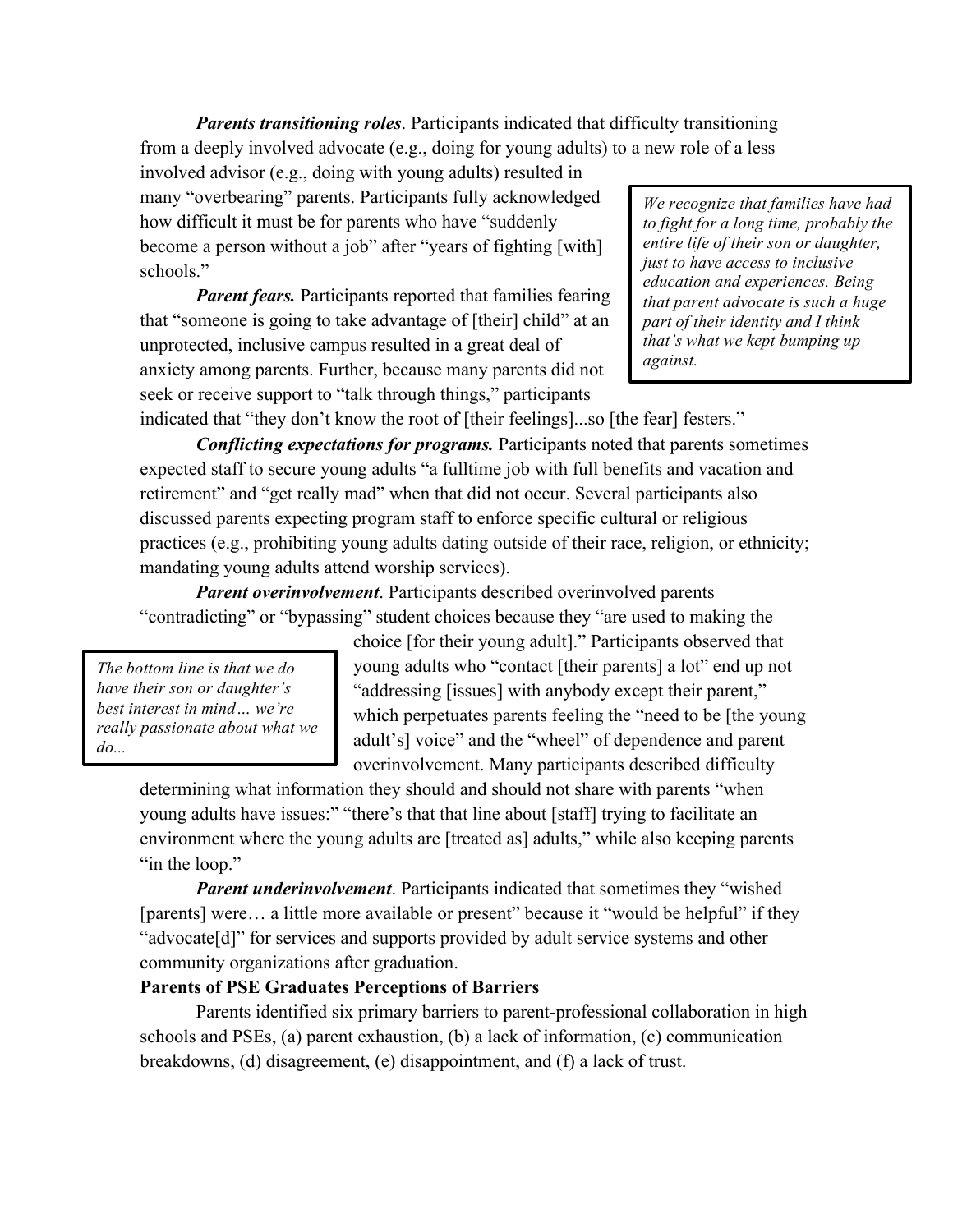*Parent exhaustion.* Participants described feeling "so worn out" after decades of "relentlessly" searching for information, seeking resources, and advocating for services

and supports. Several participants described the overwhelming stress of being "on that frontier" of navigating services, supports, and inclusive experiences for their young adults with disabilities. Participants recalled having to constantly "show [professionals] inclusion works" and the effort it took to "pull people" along to expect that their children would grow to live meaningful, inclusive lives in their communities.

*We are running a marathon and [parents of children without disabilities] are running a relay race. They're passing the baton so they're all fresh and we're like - we're really tired.*

*A lack of information.* Even participants with knowledge of available supports and resources admitted that they were "flying blind" during transition from high school and college, "had dig and dig" for information, and felt "like nobody tells you what

*Is the team stepping in? Is mom stepping in? Do we contact a peer and have the peer step in? Is that appropriate?"*

resources are available." Participants indicated that the "very time-consuming and exhausting process" of locating resources to support their young adult after graduation from high school and college often made them frustrated and despondent. While appreciative of and sympathetic of

"overworked" professionals, participants felt especially frustrated when professionals did not "do a good job telling" them about "great resources" in the community or were unaware of resources entirely.

*Communication breakdowns.* Participants felt belittled when professionals rejected or ignored information or suggestions they offered (e.g., strategies to best motivate or teach their young adults). All participants described feeling "frustrated" "in the college setting as a parent [being] more hands off…[and] not having as big a rapport with the teachers and the administration as [they] did in high school" as a result of "FERPA or whatever the laws are." This change in communication especially made participants get "bent out of shape" when "struggling" "students speed dial the parents"

and participants did not have the ability to "pick up the phone and talk to [PSE professionals]" to "dialogue" about the circumstance and determine a "logical" response to "smooth things out."

*Disagreement.* Participants disagreed with segregated educational placements throughout primary and secondary school and overwhelmingly noted that "the wheels came off the bus in late middle school and high school." Participants also advocated against professionals who simply "parked [young adults] on a

*We did not get very much support from the supervisor of the program…I think she was more upset that he didn't do well in the program that she had created…it was her baby.*

couch" at school or placed young adults in specialized, segregated programs without considering their needs or preferences. Many participants disagreed that "as parents [they] weren't allowed to know what was going on" with their young adult in college.

*Disappointment*. Participants described feeling "a little bit disappointed" when their expectations for programs or vision for their young adults' futures were not realized.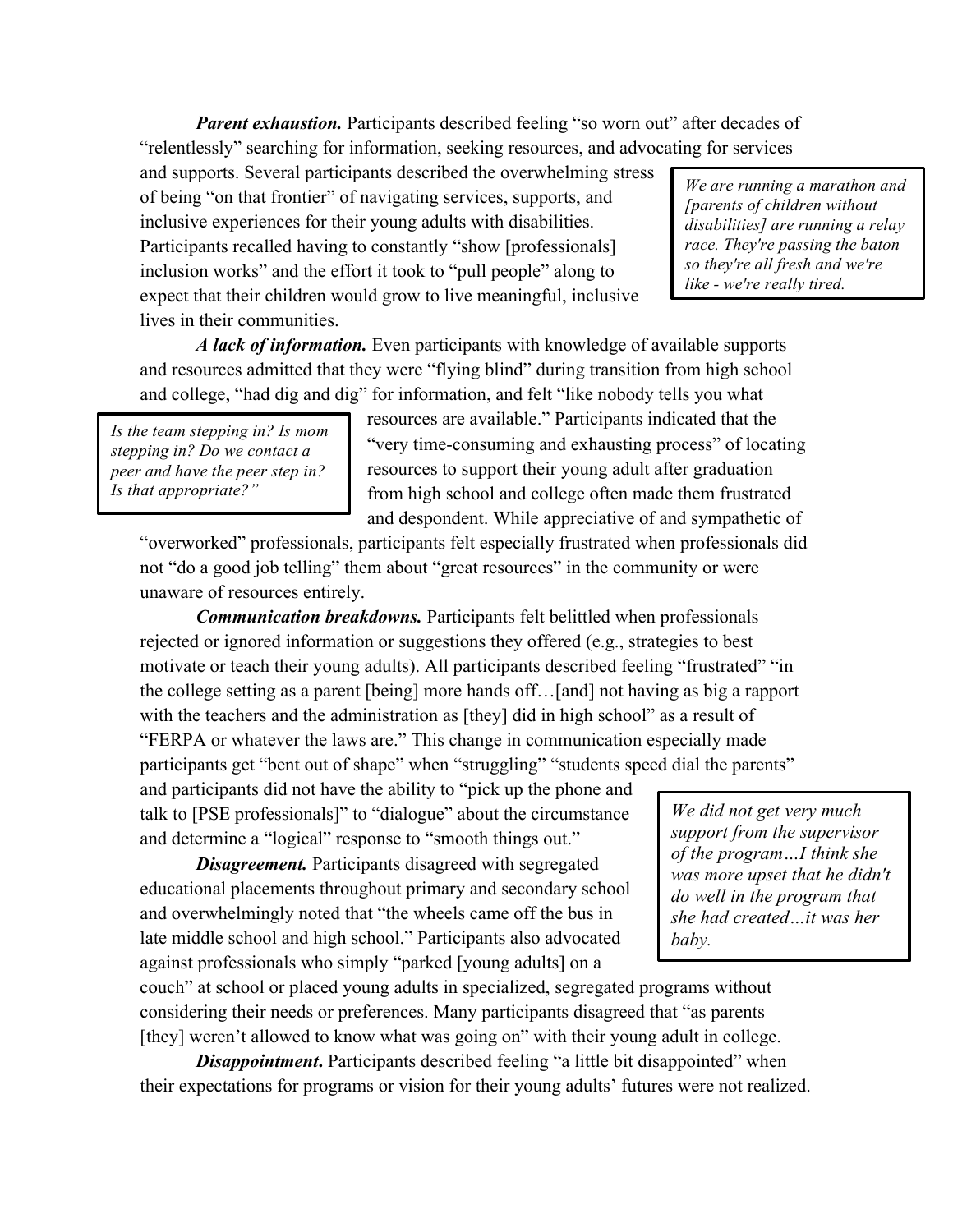However, several participants also admitted that their expectations were sometimes

"unreasonable," especially with regard to PSEs: "…like degree-seeking students, your hope is that they're ready to go [after graduation from a PSE] and there's a naiveté in that." Although many participants highlighted benefits of attending a PSE (e.g., "The program was worth its weight in gold just for the confidence [Young Adult] got and the feeling that we got that [Young Adult] will be okay down the road"), some participants also reported feeling "short-changed a little bit" and did not "think it would have been worth it in the long run to have put forth all that money" because their "understanding of what the postsecondary program was wasn't quite what it ended up being."

*It was your fault and you tried to put it back on the parents. Admit your fault. Admit your lack of success or admit when you're wrong and I'd have a heck of a lot more respect for you.*

*A lack of trust.* Participants described some professionals "giv[ing] a rosier," inaccurate portrayal of student progress and well-being, providing "convoluted answers" to pointed questions, and "making up [student] data."

Participants also lost trust when professionals deflected poor outcomes or programmatic failures back to parents. Further, several participants believed that professionals did not trust their judgment as parents and one participant speculated that, "although it sounds terrible," some professionals purposefully "try to keep [parents] separate" from each other because they "fear that [parents] might talk too much" and create turmoil.

# **Research Question 2: What methods do PSE professionals employ to develop meaningful parent-professional collaboration in higher education settings?**

Professionals identified three primary strategies for developing parentprofessional collaboration in higher education including, (a) providing parents support, (b) establishing expectations, and (c) engaging in on-going communication.

*Providing parents information support.* Some programs created workshops and activities to (a) teach parents how to help their student transition to college life, (b) help

*We stepped back and said let's acknowledge that [advocacy] is an important role that [parents] have and perhaps they need some support in figuring out what their next role is in their adult son or daughter's life."*

parents cope with stress that they may experience, and (c) connect parents with current and alumni parents as a source of support. Participants described supporting parents to transfer responsibility to young adults by thanking them for the "heads up" when contacted staff about a young adult issue and responding with comments such as, "It might be helpful the next time you see your son or daughter to have

them come speak to me so that we can work this out together."

*Establishing expectations.* Participants explained program expectations during admission interviews, as well as asked parents interview questions about their expectations for the program. For example, one program asked parents about how they would react if their student engaged in sexual activity, decided to drink alcohol, or attended late-night events in the community to determine if their reaction was consistent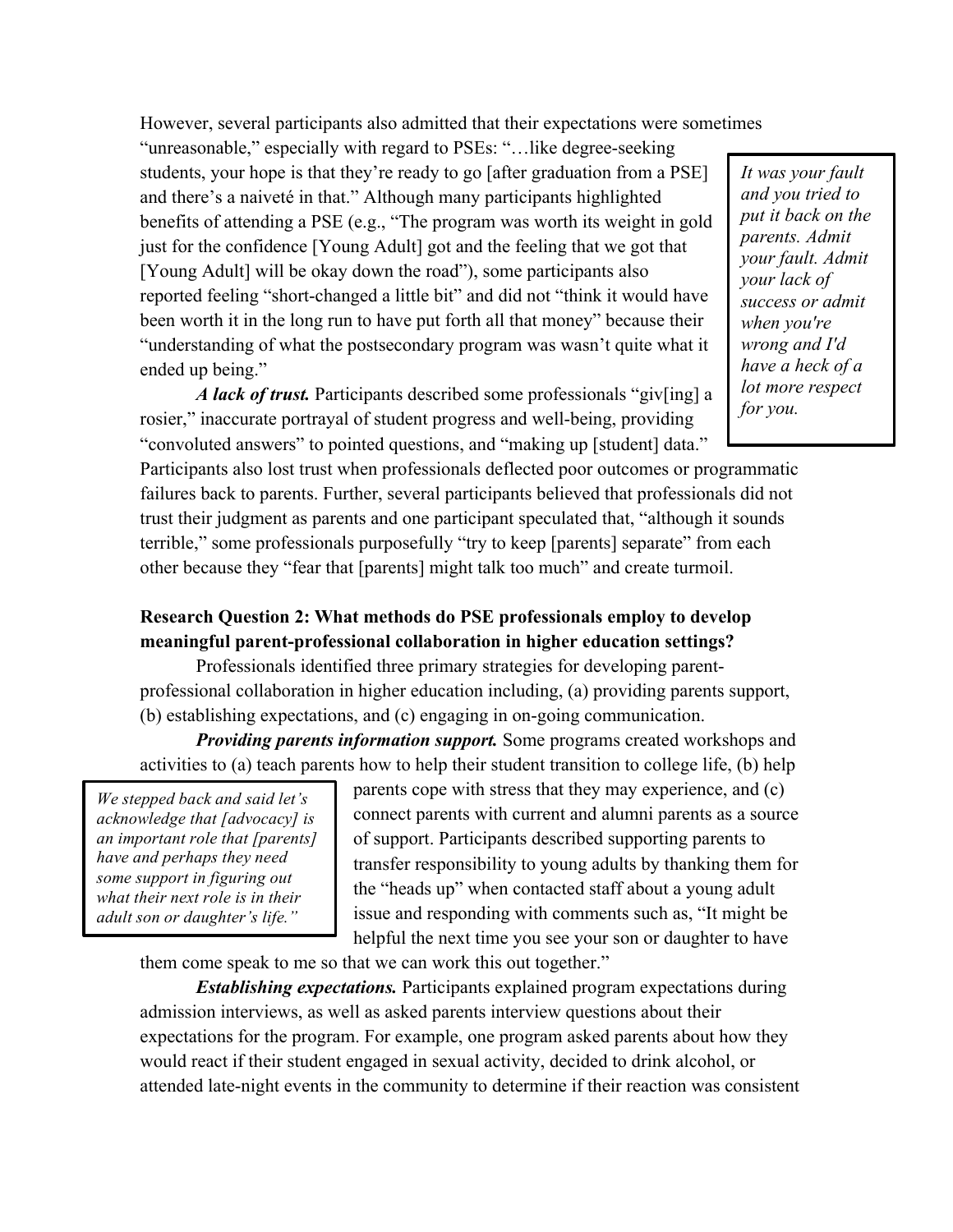with program expectations. Creating detailed parent and student contracts outlining expectations, responsibilities, and obligations that they must sign and return before the young adult may enroll in classes was another strategy. University and PSE orientations and program webinars also served as a "really good time" to "start to build that relationship [with parents], answer their questions," and discuss polices such as the FERPA.

*Engaging in on-going communication*. In addition to personcentered planning meetings, participants described the importance of ongoing communication with parents throughout the year: "It's just really important to keep parents in the loop because… they're more supportive of the program when they know what's going on and because it's easier for them to be your ally." One program created a dedicated position for communicating with parents who responds to parent emails, provides immediate support (e.g., listening, providing reassurance), and documents questions and concerns in a log that staff and young adults review and respond to together.

*We've just gotten smarter and smarter…from year one to where we are today. We've changed our verbiage. We've articulated our expectations. We're better at putting [expectations] out there [to parents] immediately.*

# **Research Question 3: What strategies or suggestions do parents of PSE graduates have to enhance parent-professional collaboration in high school and higher education settings?**

Participants identified eight strategies to strengthen parent-professional collaboration in high schools and universities, (a) recognize the need for interdependence, (b) maintain high expectations, (c) demonstrate commitment and care provide information, (d) provide emotional support, (e) foster parent networks, (f) operationalize and align expectations, (g) provide information, and (h) collaborate.

*Recognize the need for interdependence*. Several participants agreed that "we keep talking about independence like it's this plateau that you reach [and] at some point you're going to be completely independent" when, in reality, "that's not the way the world works for these [young adults]." A participant noted that for individuals with disabilities "independent living" involves "do[ing] most things on your own but you also have to have the wherewithal, if there is a problem, you can talk to somebody who can help you create the wise solutions."

*Maintain high expectations.* Some participants had "amazing" and "fabulous" experiences with professionals who treated their young adults "like whole person" and a "smart person." Professionals who participants described as "excellent," "phenomenal," a "godsend" or "wonderful," were "very supportive," "very involved," and encouraged young adults to "to go as far and as wide as [they] could go." Professionals with these characteristics also "worked really hard" to help participants "visualize [the] future [for their young adults], rather than feel sorry [for themselves]" and focused on identifying and maximizing strengths. Participants forged partnerships with professionals who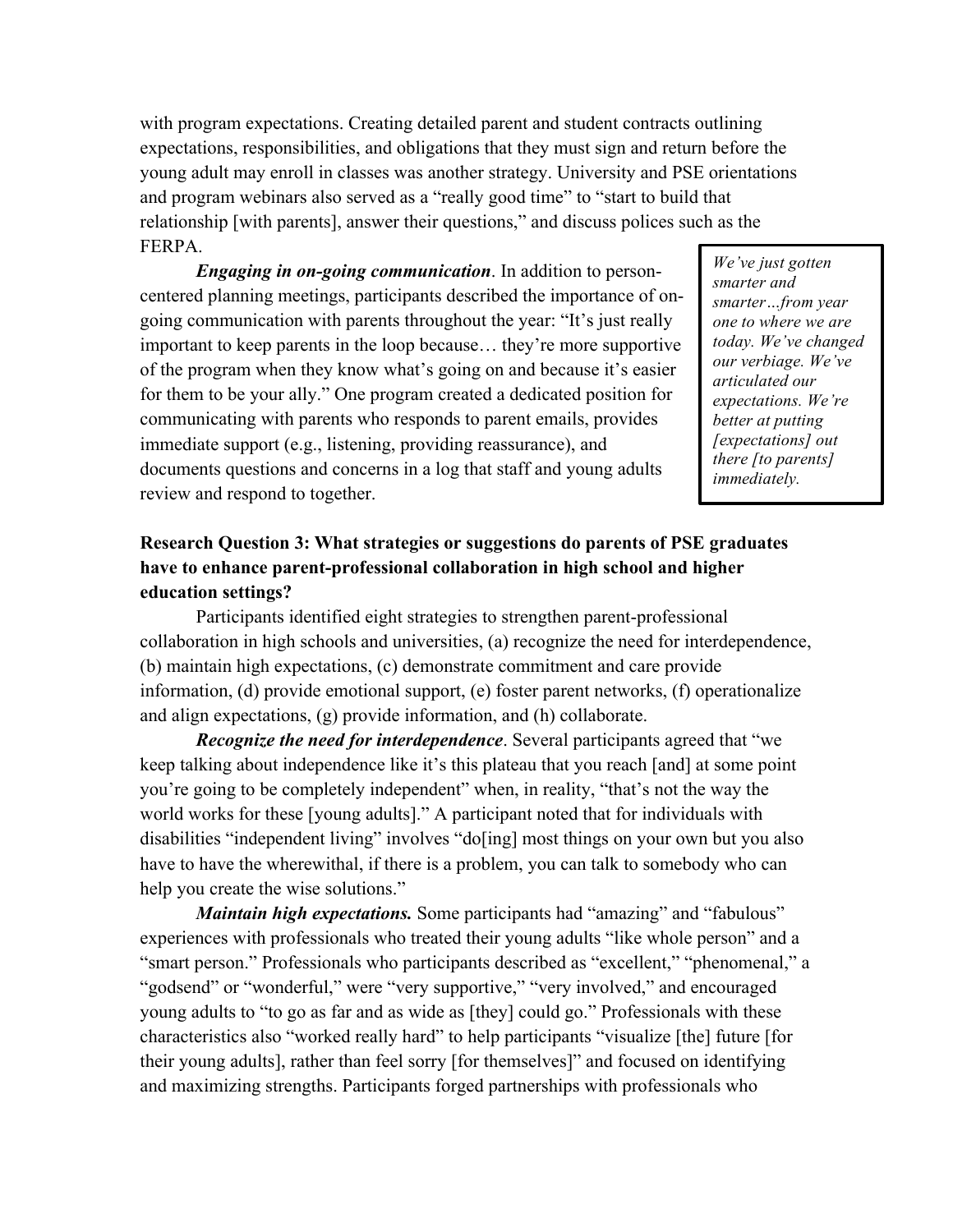maintained the "attitude" of "let's keep going" and "helped with transition," instead of creating a "go it alone situation for a parent or a family."

*Demonstrate commitment and care.* Participants signified that "people [who] were definitely caring and wanted [young adults] to succeed" thought of "very creative" ways to teach young adults "at the beginning" of their lives. Specific examples of creative approaches included the use of universal design, "work[ing] really hard to create accommodations," and developing innovative ways for young adults to be included in school and the community. Participants noted that professionals who "took time" to make personal connections with young adults demonstrated "compassion" and understanding. This was especially true for young adults who were "very difficult to establish a relationship with because of social skills."

*Provide emotional support.* Participants reflected that they "just forget sometimes" that [they] don't have to fight everybody" and often felt "scared to death" for the well-

*Remember that conversation we had? You promised you would never stand in his way because of something you were fearful about. Well, is it [Young Adult's] fear or your fear about getting on that bus?' I was like, "Grrrrrrr. Fine! He'll get on the bus tomorrow!*

way."

being of their young adults. During times of heightened stress, participants "need[ed] to know number one that their child is safe" and that young adults "are not going to be left alone." Participants also believed it "very important" for professionals to "share [young adult] successes…even tiny successes where they made an attempt" in order to help parents feel more confident about their young adult's safety and progress. Another strategy included asking the question "Where do you want [young adult] to be in five years?" when parents are not in crisis and reminding them of their answer when parents "try to stand in [the young adult's]

*Promote parent networks.* Participants indicated that promoting parent networks should be a professional "priority" because "parents are hungry for parent-to-parent interaction." Participants made suggestions for facilitating such networks, including "connecting parents" to existing parent support groups, encouraging local parents to "get together and network [to] learn things from another parent with a similar problem," and creating local "mentoring program[s]" consisting of parents "who know the ropes or would be a good fit to support another parent."

*Operationalize and align expectations.* Participants suggested that professionals could more easily "get parents [to] buy-in" by establishing expectations about how parents should resolve conflict, such as "talk[ing] to [professionals] in a clam way" when they "see something [they] disagree with." Participants suggested that professionals reinforce that "students are going to make mistakes" and programs "are going to hit some roadblocks" and establish "expectations for working through roadblocks." Another expectation participants suggested professionals establish is for parents to "not come with [complaints] without solutions." Although they noted the importance of parent-to-parent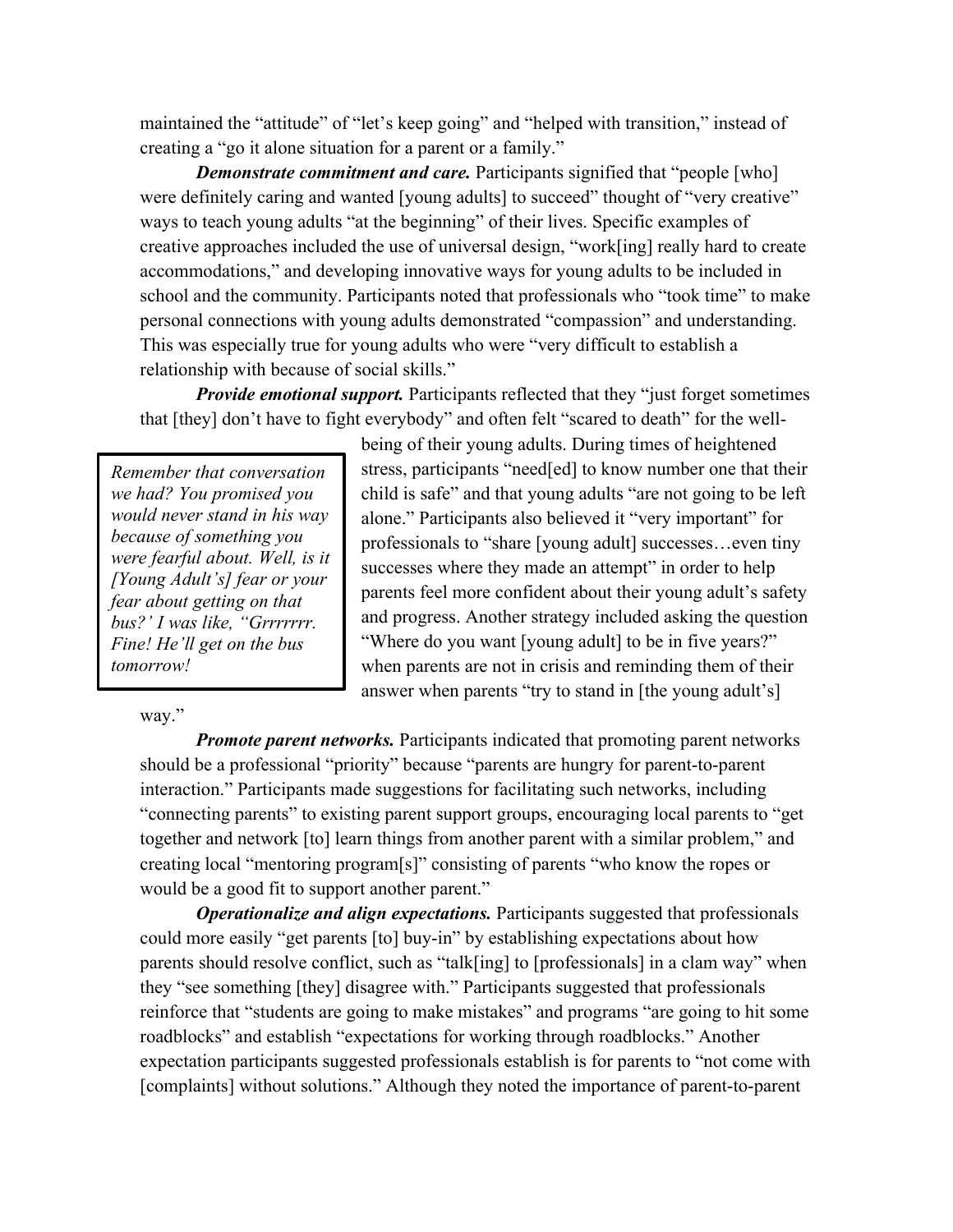support, several participants also suggested that professionals establish expectations and procedures so that parent groups serve as a way parents "can support each other" and do not "end up a bitch session."

*Provide information.* In addition to the importance of aligning parent and professional expectations, participants also highlighted the importance of professionals providing information to parents and "talk[ing] to the parents to find out what they want to know." Participants also found it helpful when professionals shared "what was successful for other students," as well as information about what to expect "at each stage of school and development and steps to make [positive outcomes] happen." Participants expressed other areas in which parents commonly need information, including "help[ing]

parents understand changing roles of kids making more decisions [for themselves]," learning how to keep "[Social Security benefits," and "guardianship options."

*Collaborate.* Participants offered numerous recommendations to tap into "underutilized parent power to get things done" and to not "be afraid of parents," but rather to "really join forces to support individuals [with disabilities]." Participants described how they would have liked more "behind the scenes" conversations with professionals to discuss "the game plan" they developed with their young adult.

*You want to be an advocate for your child but it's easy to take the barriers personally and to kind of flip out and be mad and bring in the lawyer…but if you can just kind of get your point across but not be mean. If you go in with your guns all blazing and mad you lose your credibility.*

Participants described "that fine line between independence and enabling" young adults and the importance of parents and professionals acting as "a team so one of those team members can say this is the time to back off [or] this is the time you need to put that hand out and help [young adults] up." Participants also described how they successfully collaborated with professionals by giv[ing] [professionals] information," "reformat[ting]" materials for young adults or "help[ing] with job applications," and "phra[sing] sentences in a fashion where you're not attacking" professionals.

## **Part 4: Recommendations**

Recommendations related to (a) establishing and enhancing expectations, (b) permitting risk and failure, and (c) building trust emerged as a result of this research. **Establish and Enhance Expectations** 

- PSE Professionals
	- o Collaborate with primary and secondary professionals to discuss skills young adults and parents need in higher education, as well PSEs strategies to develop these skills
	- o Establish program, student, and parent expectations prior to enrollment and reinforce throughout each year
	- o Facilitate parent-to-parent connections, including alumni support groups and parent-led meet-ups
- **Parents**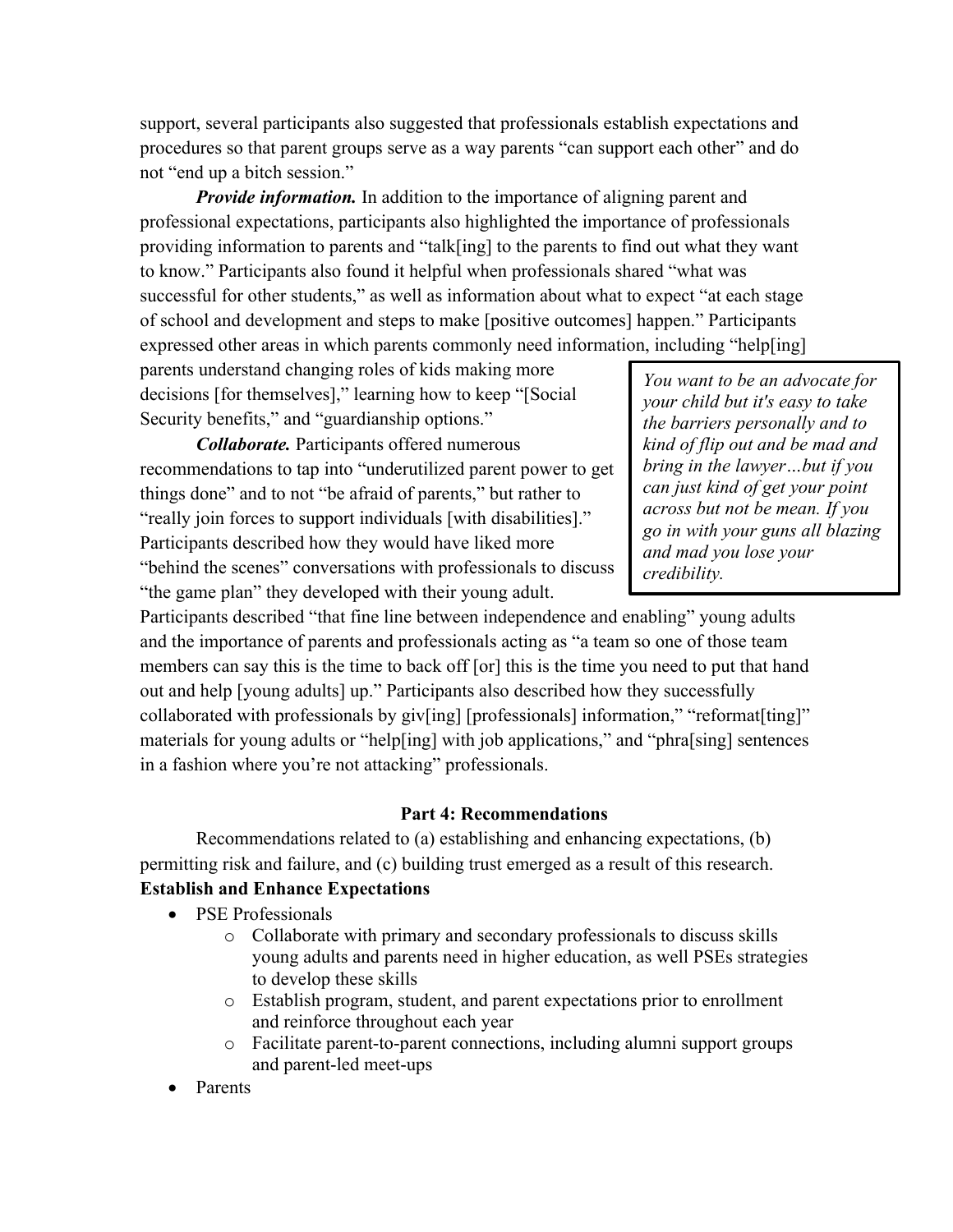- o Support young adults to learn about their strengths, needs, interests, and goals in order to promote self-awareness and advocacy and decrease dependence on parents
- o Institute household responsibilities and establish family goals related to interdependence that supports positive outcomes for the family unit
- o Connect with other parents as a form of information and support

# **Permit Risk and Failure**

- PSE Professionals
	- o Increase rates of inclusion in order to better prepare young adults for meaningful employment, socialization, and participation in the community (and encourage other professionals to do so)
	- o Collaborate with community and university departments to provide inservice trainings about topics such as universal design, effective communication, and crisis intervention to increase comfort with risk and failure among young adults and parents
	- o Scaffold opportunities for young adults to experience failure at the university, provide increasingly latent support and guidance, and collaborate with young adults to communicate their process to parents
- Parents
	- o Explore and address roots of fear and anxiety to become more comfortable with young adults taking risks and experiencing failure
	- o Scaffold opportunities for young adults to experience risk and failure in the home and community, provide increasingly latent support and guidance, and collaborate with young adults to communicate their process to professionals
	- o Collaborate with young adults and professionals to create a plan(s) for addressing student failure, as well as parent anxiety and stress related to risk and failure

# **Build Trust**

- PSE Professionals
	- o Communicate commitment to student outcomes and seek family expertise about young adults
	- o Provide ongoing assurances about the safety of young adults and highlight young adult accomplishments
	- o Reinforce interdependence by collaborating with family units (e.g., caregivers, parents, siblings, extended family members, close family friends) to develop long-term strategies for generalizing and enhancing progress at home and in the community
- Parents
	- o Communicate fears and seek advice and support to cope with anxiety and stress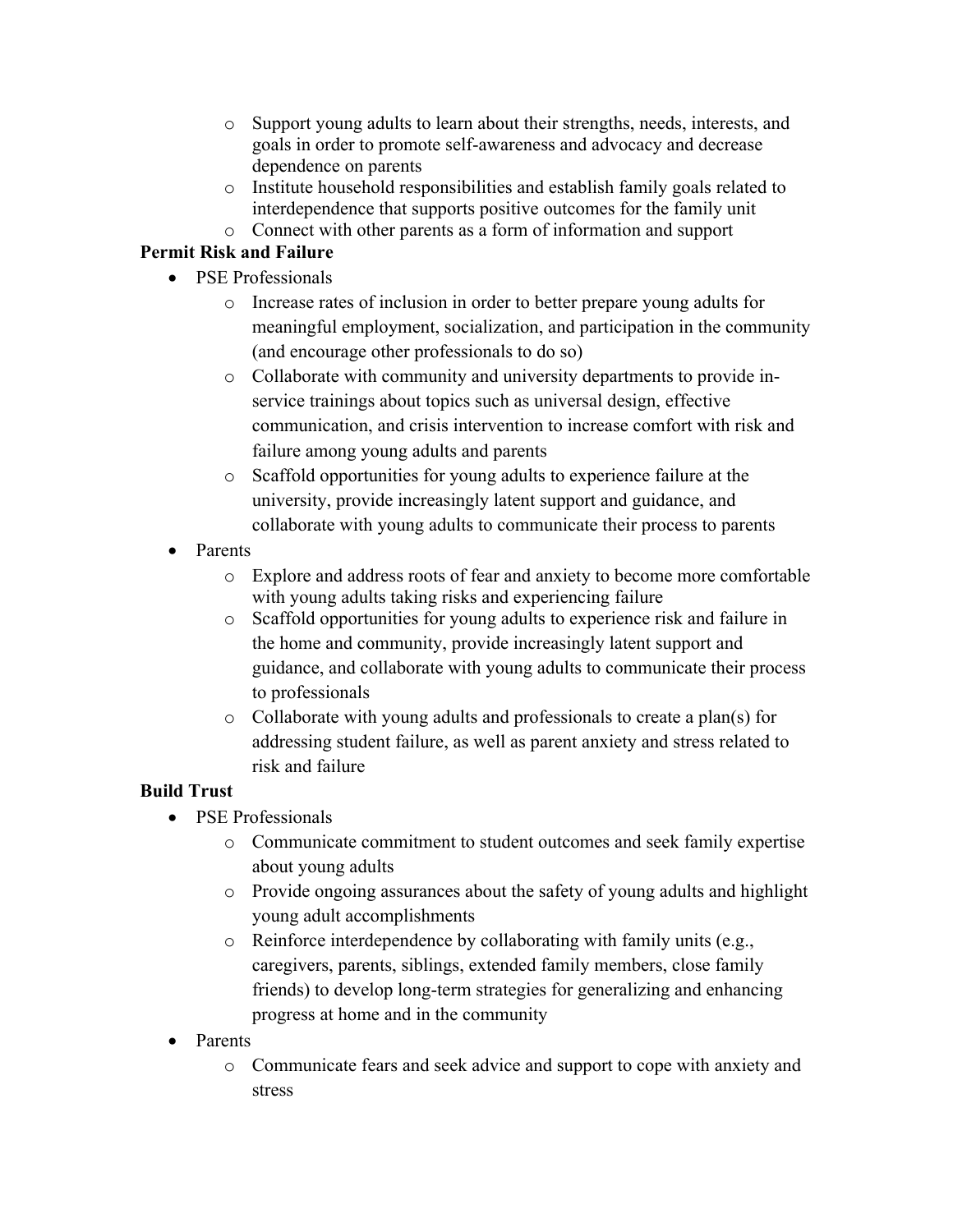- o Reinforce young adult skills developed in PSEs in the home and community
- o Express concerns, in addition to gratitude and recognition of young adult progress

### **Part 5: References**

- Bryan, J. & Henry, L. (2012). A model for building school-family-community partnerships: Principles and process. *Journal of Counseling & Development, 90,*  408-420.
- Francis, G.L., Gordon, S., Kliethermes, A.J., Grant, A., Regester, A., Baldini, D. (2017). Developing and implementing a postsecondary education program for students with intellectual disability: Processes and procedures. Manuscript submitted for publication.
- Francis, G.L., Gross, J.M.S., Turnbull, A.P., & Turnbull, H.R. (2013). The Family Employment Awareness Training (FEAT) Program in Kansas: A mixed method follow-up. *Journal of Vocational Rehabilitation*, *39,* 167-181.
- Giovacco-Johnson, T. (2009). Portraits of partnership: The Hopes and Dreams Project. *Early Childhood Education Journal, 37*, 127-135.
- Griffin, M.M., McMillan, E.D., & Hodapp, R.M. (2010). Family perspectives on postsecondary education for students with intellectual disabilities. Education and Training in Autism and Developmental Disabilities, 45(3), 339-346.
- Hirano, K.A. & Rowe, D.A. (2015). A conceptual model for parent involvement in secondary special education. *Journal of Disability Policy Studies,* 1-11.
- Martinez, D.C., Conroy, J.W., & Cerreto, M.C. (2012). Parent involvement in the transition process of children with intellectual disabilities: The influence of inclusion on parent desires and expectations for postsecondary education. *Journal of Policy and Practice in Intellectual Disabilities, 9*(4), 279-288.
- Merriam, S. B. (2009). Qualitative research: A guide to design and implementation. San Francisco, CA: Jossey-Bass.